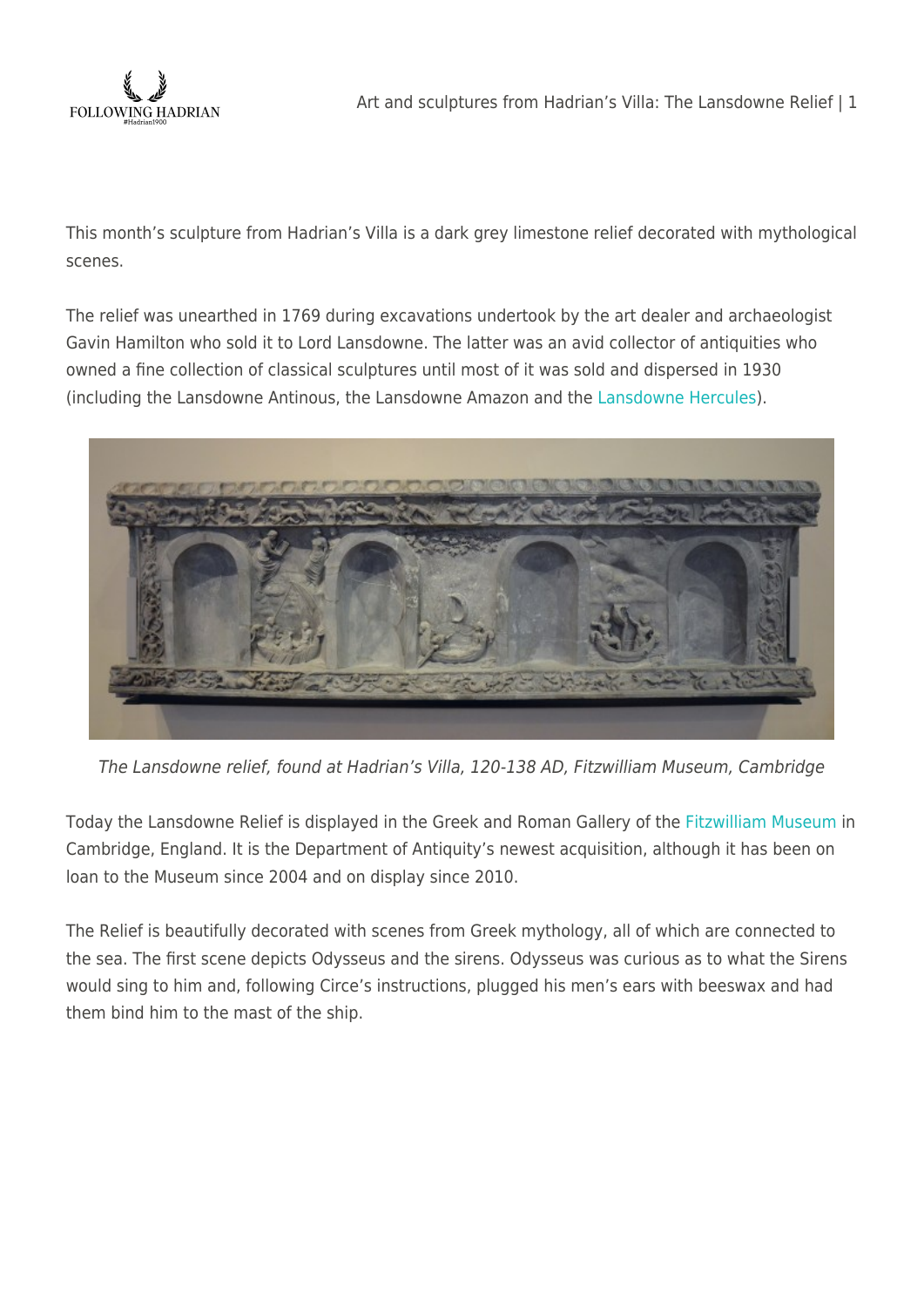



The Lansdowne relief, detail depicting Odysseus and the Sirens, found at Hadrian's Villa, 120-138 AD, Fitzwilliam Museum, Cambridge

The second scene, in the middle of the relief, depicts the wine god Dionysos fleeing the Tyrrhenian pirates after being kidnapped and taken aboard their boat. The pirates, who promised to take him to Naxos sailed to Asia instead, intending to sell him into slavery. In anger Dionysos filled their vessel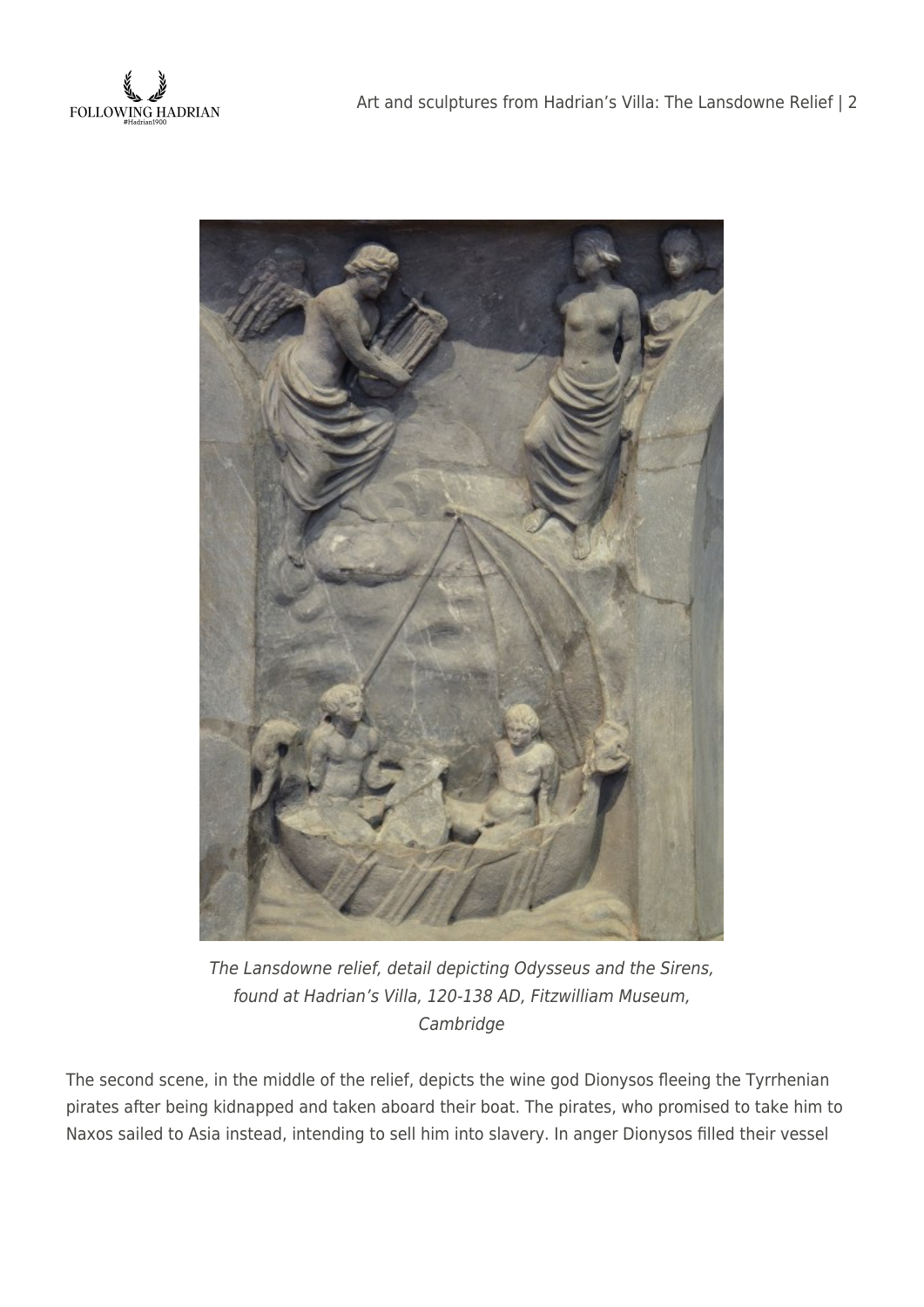

with vines and wild animals, and when the pirates jumped into the sea he transformed them into dolphins.



The Lansdowne relief, detail of Dionysos on a boat fleeing pirates, found at Hadrian's Villa, 120-138 AD, Fitzwilliam Museum,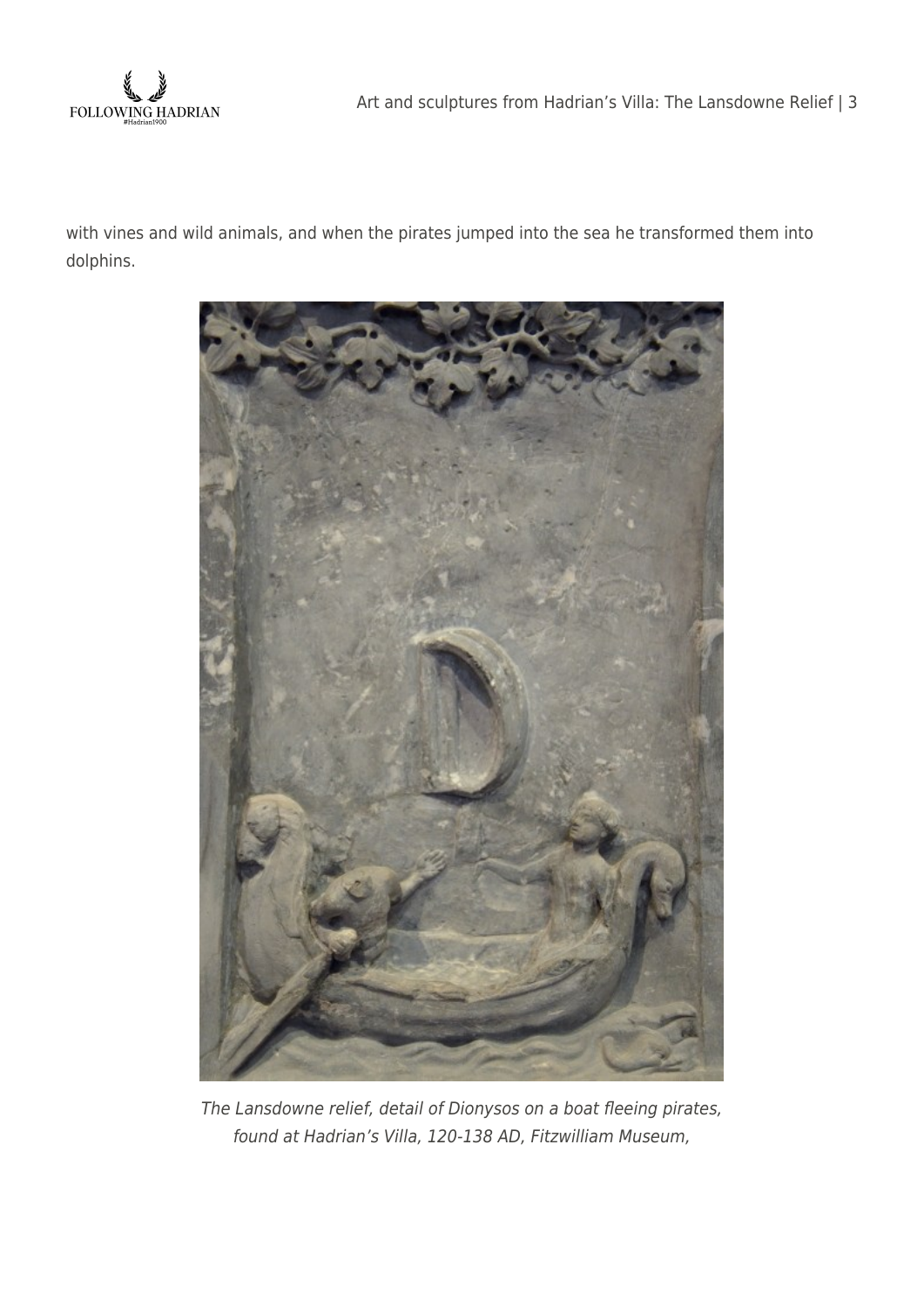

## Cambridge

The third scene depicts the Argonauts sailing past the rapacious Stymphalian birds. The Stymphalian Birds were a flock of man-eating birds which haunted Lake Stymphalis in Arcadia. Heracles defeated them as his sixth labour, using first a pair of krotala (clappers, similar to modern castanets) to frighten and drive them away with the noise, then shooting them down with a bow and arrows or with a slingshot. The surviving birds were forced to take refuge on the island of Aretias (modern-day Giresun Island on the southeastern coast of the Black Sea), where they later faced the Argonauts. The birds were frightened away by the sound of the Argonauts' swords clanging on shields.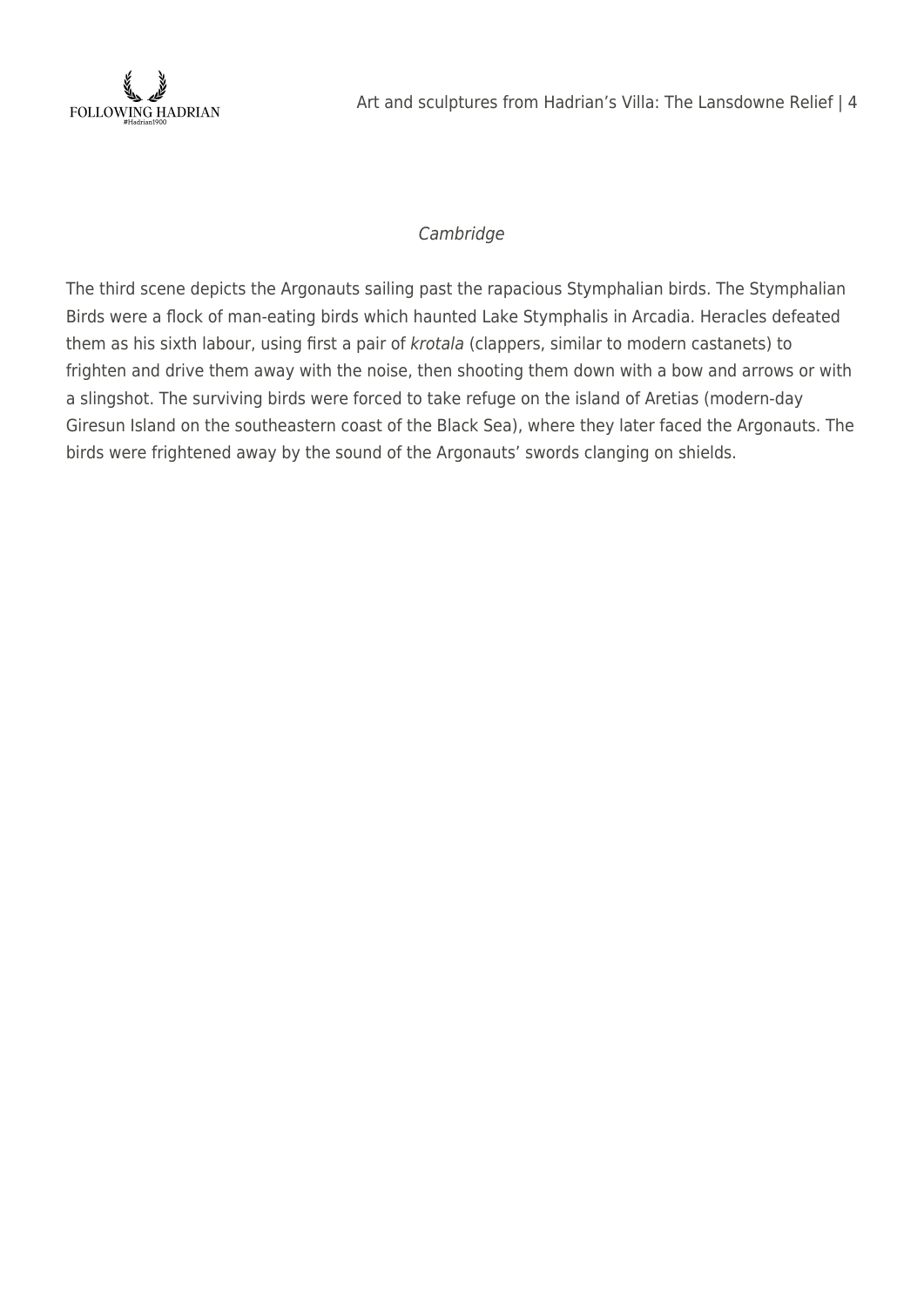



The Lansdowne relief, detail with scene depicting the Argonauts with the man-eating Stymphalian birds, found at Hadrian's Villa, 120-138 AD, Fitzwilliam Museum, Cambridge

Framing the relief are friezes showing scenes of hunting, sea creatures and figures emerging from garlands and leaves. It is possible that small statuettes stood in the empty niches which are now empty.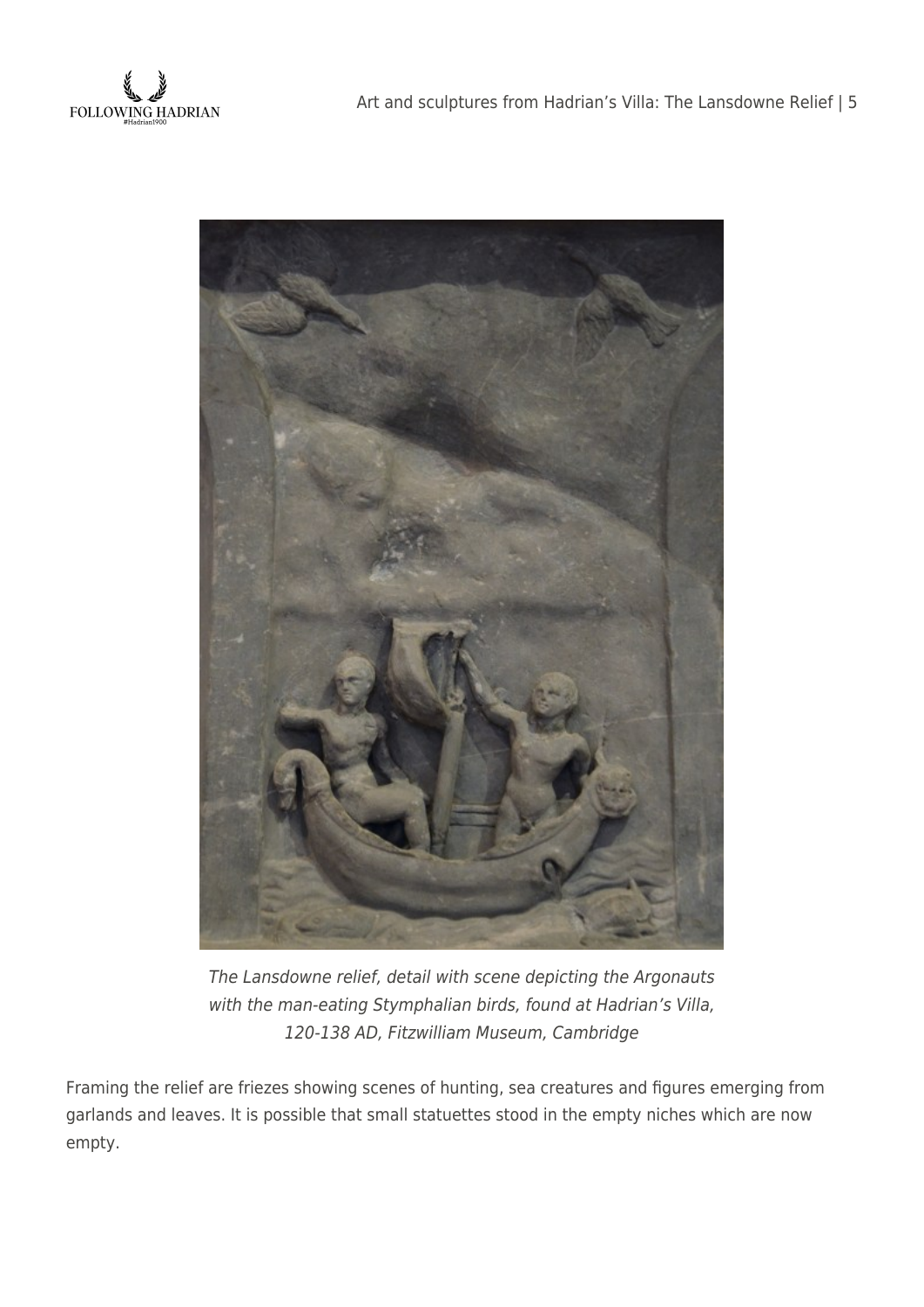



The Lansdowne relief, detail of the frieze showing scenes of hunting, found at Hadrian's Villa, 120-138 AD, Fitzwilliam Museum, Cambridge



The Lansdowne relief, detail of the frieze showing sea creatures, found at Hadrian's Villa, 120-138 AD, Fitzwilliam Museum, Cambridge

The relief was found in an area of Hadrian's villa known as the Pantanello (little swamp). The